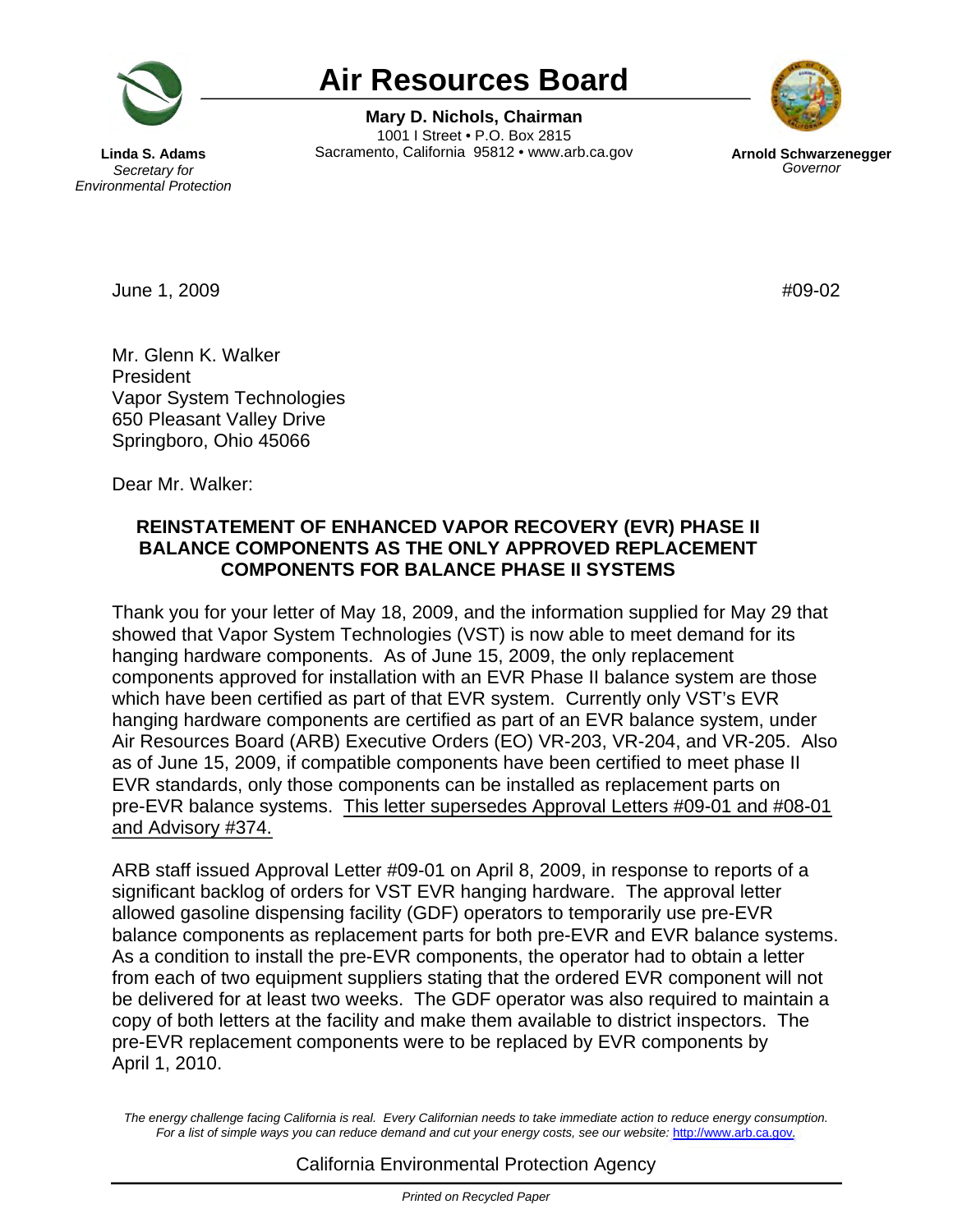#### **EVR Phase II Balance Systems**

As of June 15, 2009, if a replacement part is needed, a GDF operator with an EVR balance vapor recovery system must install an EVR component that was certified as part of that system. Any pre-EVR replacement components which were installed prior to June 15, 2009, may remain in service until March 31, 2010. The GDF operator must retain the letters obtained from the equipment supplier as long as the pre-EVR components are in service. The district may require the GDF operator to maintain other information regarding the use of replacement pre-EVR replacement components. By April 1, 2010, a GDF operator with a VST System shall remove any pre-EVR replacement component and replace it with an EVR component listed in Exhibit 1 of Executive Orders VR-203 or VR-204.

### **Pre-EVR Phase II Balance Systems**

As of June 15, 2009, if a replacement part is needed, a GDF operator with a pre-EVR balance system must install a replacement part that has been certified to meet the EVR Phase II standards if the EVR-certified component is compatible with the pre-EVR system. Approval Letter #09-01 required that if a pre-EVR component was installed, the GDF operator was required to retain the letters obtained from the equipment suppliers as long as the pre-EVR component was in service. Approval Letter #09-01 also stated that the pre-EVR component must be replaced with an EVR component by April 1, 2010. This approval letter supersedes Approval Letter #09-01 and the above two requirements. The GDF operator is now allowed to continue using the pre-EVR replacement component for the remainder of its useful life, the allowable four-year inuse period, or the four years after the effective date of the EVR requirement without the requirement to keep a letter on file from the equipment supplier. The final compliance dates are given for each type of facility listed below.

Approval Letter #08-01 and Advisory #374 were issued on June 30, 2008 to require that if EVR-certified replacement components were available and compatible with a GDF's pre-EVR Phase II balance system, the EVR-certified components must be installed as replacement parts. At that time the only hanging hardware components certified to EVR standards were VST EVR nozzles, breakaways, and hoses and Goodyear Premier hoses. This letter authorizes a GDF operator to install as replacement parts any other hanging hardware components that are certified to EVR standards and are determined by ARB to be compatible with the pre-EVR balance system. In Approval Letter #07-09, ARB staff determined that VST EVR nozzles, breakaways, and hoses were compatible with a number of pre-EVR Phase II systems listed in ARB EO G-70-52-AM.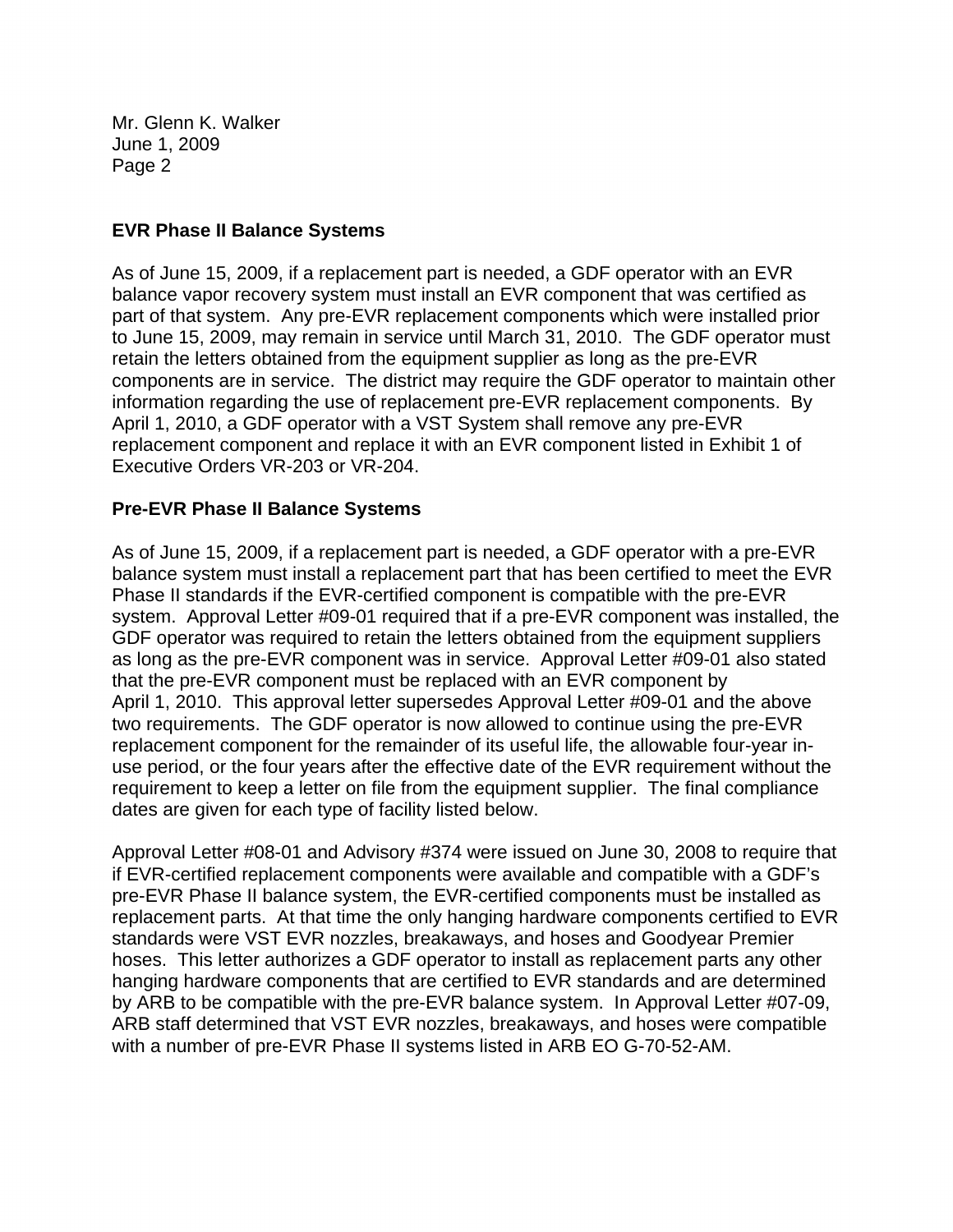Pre-EVR balance systems are vapor recovery systems that are authorized under ARB EO G-70-52-AM, including systems at the following gasoline dispensing facilities. The date in parenthesis is when the facility must comply with Phase II EVR requirements.

- 1. Facilities that have aboveground storage tanks (January 1, 2015).
- 2. Facilities with underground storage tanks (UST) that are bulk plants and which also dispense gasoline to vehicles (April 1, 2011).
- 3. Facilities with USTs that have liquid condensate traps (April 1, 2010).
- **4.** Facilities that are located in the following counties: Del Norte, Humboldt, Lake, Mendocino, Northern Sonoma County Air Pollution Control District portion of Sonoma, San Luis Obispo, Siskiyou, and Trinity (July 27, 2011).
- 5. Facilities in the counties of Alpine, Lassen, Modoc, Plumas and Sierra that have an annual throughput of 240,000 gallons of gasoline or less (April 1, 2011).
- 6. Other gasoline dispensing facilities with USTs that are not required to install EVR Phase II

If you have questions or need further information, please contact Frances Cameron at (916) 445-9314 or via email at [fcameron@arb.ca.gov](mailto:fcameron@arb.ca.gov), or Pat Bennett at (916) 322-8959 or via email at [pbennett@arb.ca.gov](mailto:pbennett@arb.ca.gov) .

or via email at phennett@arb.ca<br>Sincerely,<br>LUnd, ( Ratculo LURA WACCULOY<br>William V. Loscutoff, Chief Woonitoring and Laboratory Division

cc: See next page.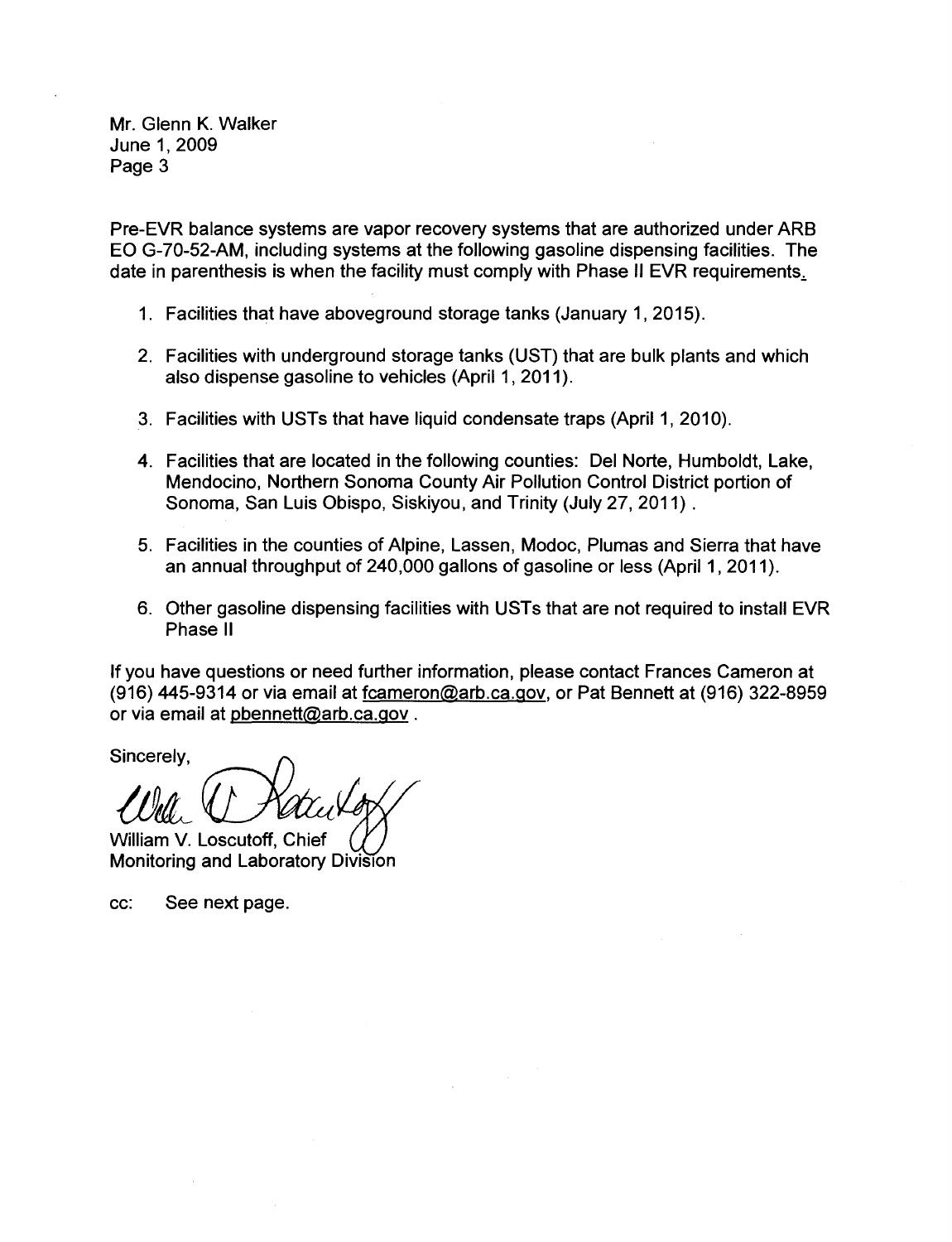cc: Terry Dressler Santa Barbara County Air Pollution Control District

 Robert Kard San Diego County Air Pollution Control District

 David Grose Sacramento Metropolitan Air Quality Management District

 John Marvin Bay Area Air Quality Management District

 Kevin Tokunaga Glenn County Air Pollution Control District

 Gary Ma Yolo-Solano Air Quality Management District

 Mel Zeldin California Air Pollution Control Officers Association

 Jim Swaney San Joaquin Valley Air Pollution Control District

 Danny Luong South Coast Air Quality Management District

 Randy Smith San Diego County Air Pollution Control District

 Kent Reid Veeder-Root

 Jose Rodriguez Emco Wheaton

 Rahul Deshmukh OPW Fueling Components

 Julius Friedman EZ-Flow